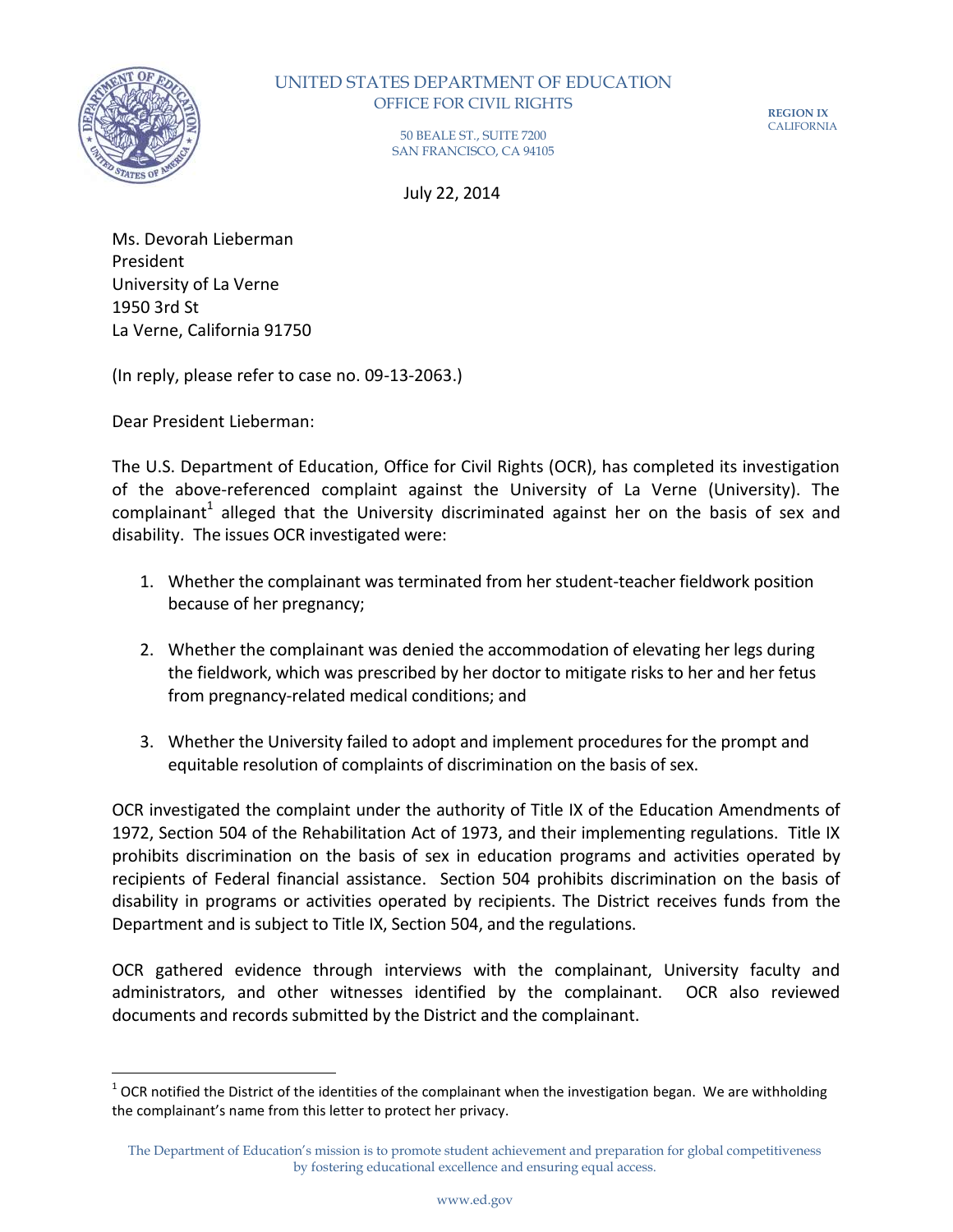OCR found insufficient evidence to establish a violation of Title IX, Section 504 or the regulations with respect to the complainants' allegations that she was subjected to discrimination on the basis of sex or disability. OCR determined, however, that the University had not adopted procedures for the resolution of complaints of sex discrimination, as required by the regulations implementing Title IX. On May 29, 2014, the University provided OCR with a signed Resolution Agreement, in which it agreed to adopt and publish complaint procedures that met the requirements of Title IX. OCR has determined that this agreement, when implemented, will resolve the University's noncompliance with Title IX.

 The facts gathered during the investigation, the applicable legal standards, and the reasons for our determination are summarized below.

## *Background*

 The complainant was enrolled in a teaching credential program at the University between September 2011 and October 2012. On October 2, 2012, she was removed from her student teaching assignment, and informed that she would be required to complete a remediation plan before she could be assigned to a new student teaching placement. She was approximately 30 weeks pregnant at the time, and alleged that the termination of her assignment was based on her pregnancy.

 On March 5, 2013, before OCR had accepted this complaint for investigation, the complainant filed an internal complaint with the University, alleging that she had been subjected to discrimination on the basis of pregnancy and disability in connection with her student teaching assignment. The complainant's internal complaint was investigated by an Employee Relations Manager in the University Department of Human Resources. On July 11, 2013, she sent a letter to the complainant, explaining that, based on her investigation, she found insufficient facts to conclude that the decision to terminate the complainant's internship was based on her pregnancy, or that she was denied accommodations related to her pregnancy.

 Under OCR's complaint investigation procedures, OCR may close a complaint if the same allegations have been filed through a recipient's internal grievance procedures and OCR anticipates that there will be a comparable resolution process under comparable legal standards. Under such circumstances, the complainant is given the opportunity to re-file his/her complaint within sixty days of the completion of the internal process. Where the complainant chooses to refile, OCR generally will not conduct its own investigation; instead, OCR reviews the results of the other entity's determination and determines whether the other entity provided a comparable process and met appropriate legal standards.

 OCR learned of the complainant's internal grievance, and the University's response, after it had accepted the complaint for investigation, but before it had commenced its own investigation. We therefore reviewed the University's investigation, including the investigator's internal report and her interview notes. Because the University's notice to the complainant did not include details of the investigative process, OCR provided the complainant an opportunity to respond to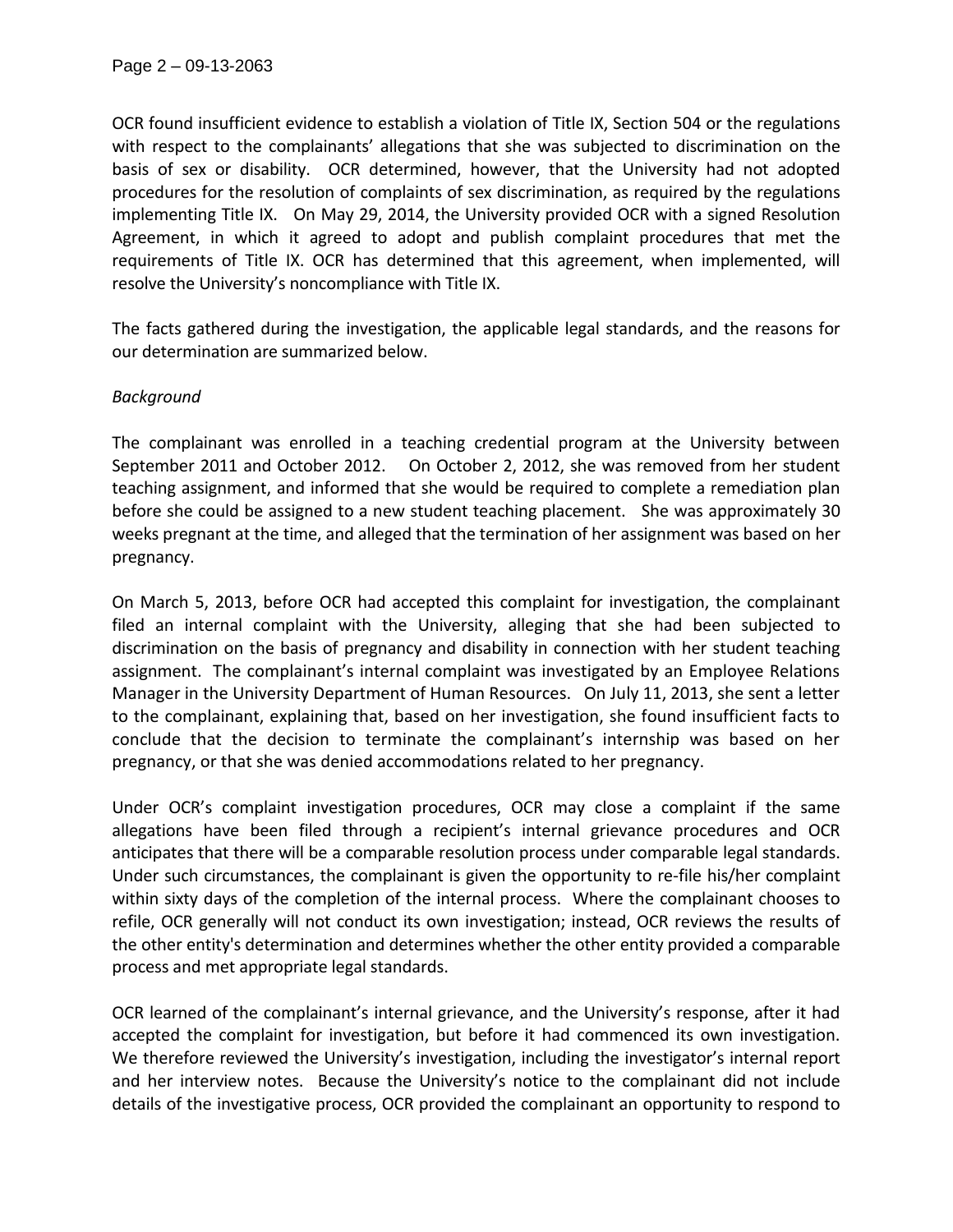the internal investigative report, and to provide evidence that the investigation was inadequate. Based on the complainant's response, OCR interviewed the investigator and several of the witnesses identified in her report, as well as witnesses identified by the complainant.

 *Issue 1: Whether the complainant was terminated from her student-teacher fieldwork position because of her pregnancy* 

 The Title IX regulations, at 34 C.F.R. §106.40 (b)(1) prohibits colleges from discriminating against students or excluding them from their educational programs or activities, on the basis of pregnancy, childbirth, or recovery therefrom.

 To determine whether a student has been discriminated against on the basis of pregnancy under Title IX, OCR looks at whether there is evidence that the student was treated differently than non- pregnant students under similar circumstances, and whether the treatment has resulted in the denial or limitation of education services, benefits, or opportunities. If there is such evidence, OCR examines whether the university provided a nondiscriminatory reason for its actions and whether there is evidence that the stated reason is a pretext for discrimination. For OCR to find a violation, the preponderance of the evidence must establish that the university's actions were based on the student's pregnancy;

OCR's investigation showed the following:

- During the fall semester of 2012, the complainant enrolled in the final required course for the credential program, a ten-week student teaching internship. Students in the class are assigned to an elementary or secondary school classroom, and are expected to plan and teach an increasing number of lessons each day, until by the end of the ten week period, they are teaching full days. A University faculty member is expected to observe the student teaching on a regular basis.
- On October 2, 2012, during the third week of the internship, the complainant's University supervisor conducted her first teaching observation of the semester. The supervisor rated the complainant as "emerging" (defined as "The candidate's planning and teaching abilities were minimal, limited cursory, inconsistent, and/or ambiguous") in most areas. Her observation noted concerns about student engagement and interaction, inadequate preparation for an in-class science experiment, and a lack of follow-up to the experiment or closure to the lesson.
- After the classroom observation, the complainant met with the University supervisor and the classroom teacher in whose class she was teaching (the master teacher), and was informed that she would be removed from the student teaching assignment.
- The complainant met with her University supervisor and the director of the intern program on October 3, 2012, to discuss her removal from the student teaching internship. She was informed that she had not been removed permanently from the internship class,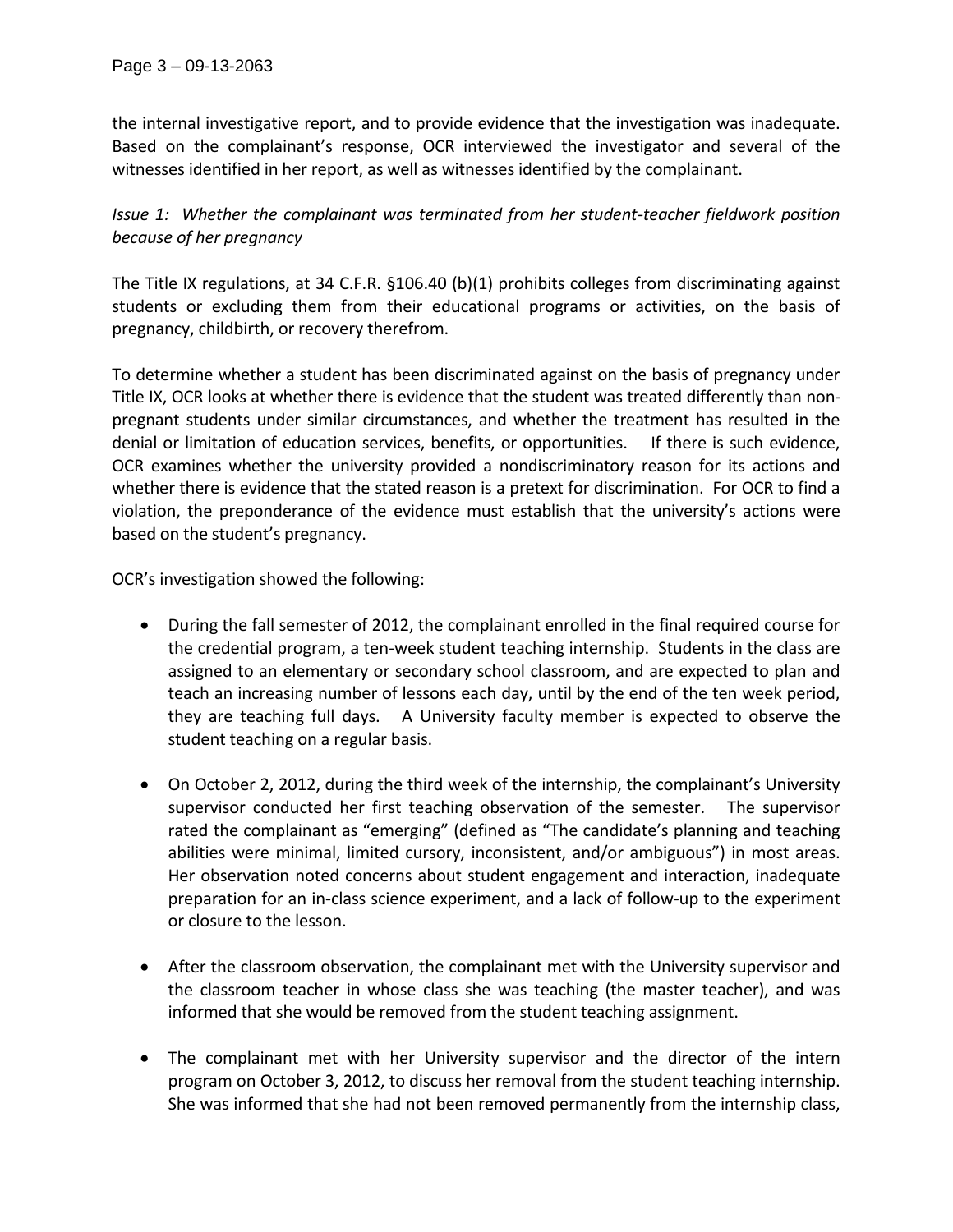but that, prior to being placed in another student teaching assignment, she would be required to complete a "remediation plan." The remediation plan included substituting in upper grades, observing in upper elementary and middle school classes, and presenting two lessons to the Teacher Education Committee.

- The complainant informed the director that she would not complete the remediation plan as described. completing the plan before May 31, 2014, and applying to the University for a late withdrawal from the course and a tuition refund. She chose to apply for a refund. During subsequent discussions, she was offered a choice between
- The University investigator initiated her investigation by meeting with the complainant and discussing her complaints and concerns with her. She then reviewed the report of the University supervisor's observation of the complainant's lesson during her fall 2012 internship and interviewed the supervisor and other University faculty and administrators. She also visited the school where the complainant's student teaching took place and interviewed the master teacher there.
- After completing her review, the University investigator concluded that the both the University supervisor and the master teacher had serious concerns about the complainant's teaching performance, and recommended on that basis that the complainant's internship should be terminated; She concluded that the complainant was removed from her student teaching assignment based on her teaching performance, rather than her pregnancy.
- The complainant had completed a five-week internship in a first grade classroom during the 2011-12 school year. The University investigator found that the mentor teacher in that classroom had recommended that she not move forward as a teacher, and that her University supervisor (the same professor who terminated the complainant's fall student teaching assignment) had recommended that she engage in substitute teaching before continuing in the program. The complainant contested this conclusion, stating that both the mentor teacher and the University supervisor had praised her progress, and that neither had suggested that she engage in student teaching.
- OCR interviewed both the mentor teacher and the University supervisor, and was unable to corroborate the investigator's findings that the mentor teacher had recommended that the complainant not continue in the program or that either teacher had suggested that the complainant engage in substitute teaching. However, both expressed concerns about the complainant's classroom management skills. The University supervisor gave the complainant the lowest possible passing score on her evaluation at the end of the five week period.
- In her response to the University's report, the complainant challenged several of the investigation's other observations and findings. In particular, she contested the reported criticisms of her teaching, including her lack of preparation for class, the weakness of her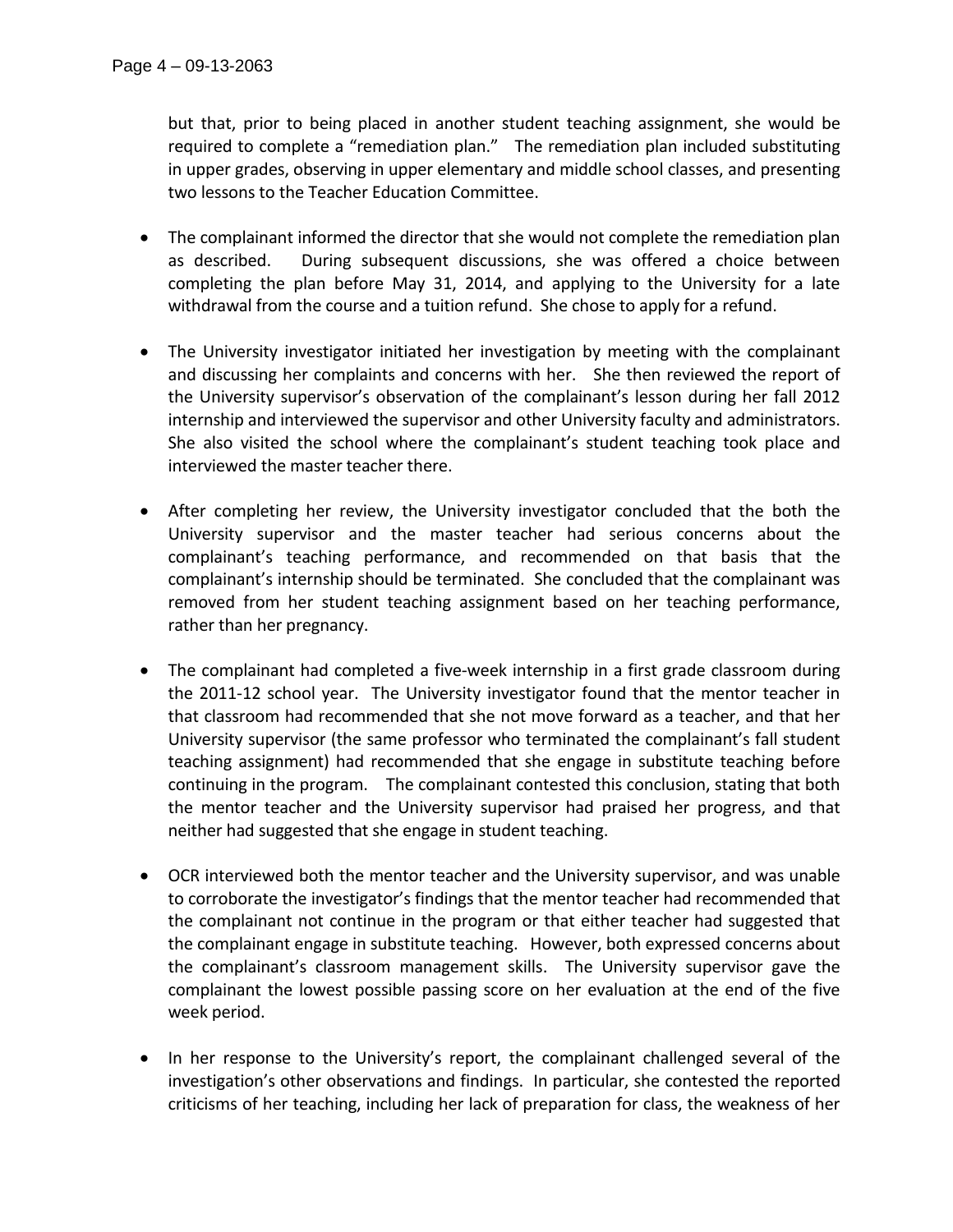lesson plans, her encouragement to the class to "be good" when the University supervisor was scheduled to visit, and her lack of focus. She noted that the master teacher had not criticized her performance prior to the observation, and that both she and the University supervisor had approved her lesson plans.

- OCR reviewed the investigator's interview notes and the University supervisor's class observation, and interviewed both the supervisor and the master teacher. Both emphasized their concerns about the complainant's preparation for the lessons she taught and her instructional delivery and classroom control. The master teacher informed OCR that she gave limited feedback to the complainant because the complainant was generally unavailable before and after school. While OCR did not find direct evidence either to confirm or to contradict this assertion, it is consistent with an observation made by the master teacher of her earlier five week internship.
- The complainant also alleged, both to OCR and to the University, that the University supervisor, the master teacher, and the director of the intern program made numerous remarks about her pregnancy, and expressed doubts about her ability to complete her internship while pregnant. The University investigator's interviews, and those of OCR, indicated that numerous people remarked on the complainant's pregnancy, and that some raised questions about her ability to complete her internship before giving birth. These questions were generally explained by reference to the cumulative nature of the student teaching experience and the consequent importance of enrollment in the full ten weeks of the program. OCR did not find evidence to confirm any derogatory remarks made to or about the complainant concerning her pregnancy.
- The complainant alleged that several of the University supervisor's remarks, including one instructing the complainant to change doctors so that she could arrange appointments outside of school hours, were witnessed by another student. The supervisor denied making the remarks, and OCR's own interviews did not corroborate the complainant's account.

account.<br>Because the issues raised in the complaint to OCR were the same as those considered through an internal complaint procedure, OCR's review focused on the adequacy of the University's investigation. In order to meet OCR's standards, an internal investigation must be impartial and thorough, and must correctly apply Title IX legal standards.

 OCR found that the University investigator conducted detailed interviews of the complainant, of the relevant University witnesses, and of the master teacher. OCR reviewed her interview notes and determined that she asked questions designed to determine whether the complainant was treated differently from other student teachers because of her pregnancy. Based on her review of the evidence, she concluded that the University's explanation regarding the quality of the complainant's teaching performance was credible, and that the evidence did not establish that she was removed from her student teaching assignment because of her pregnancy.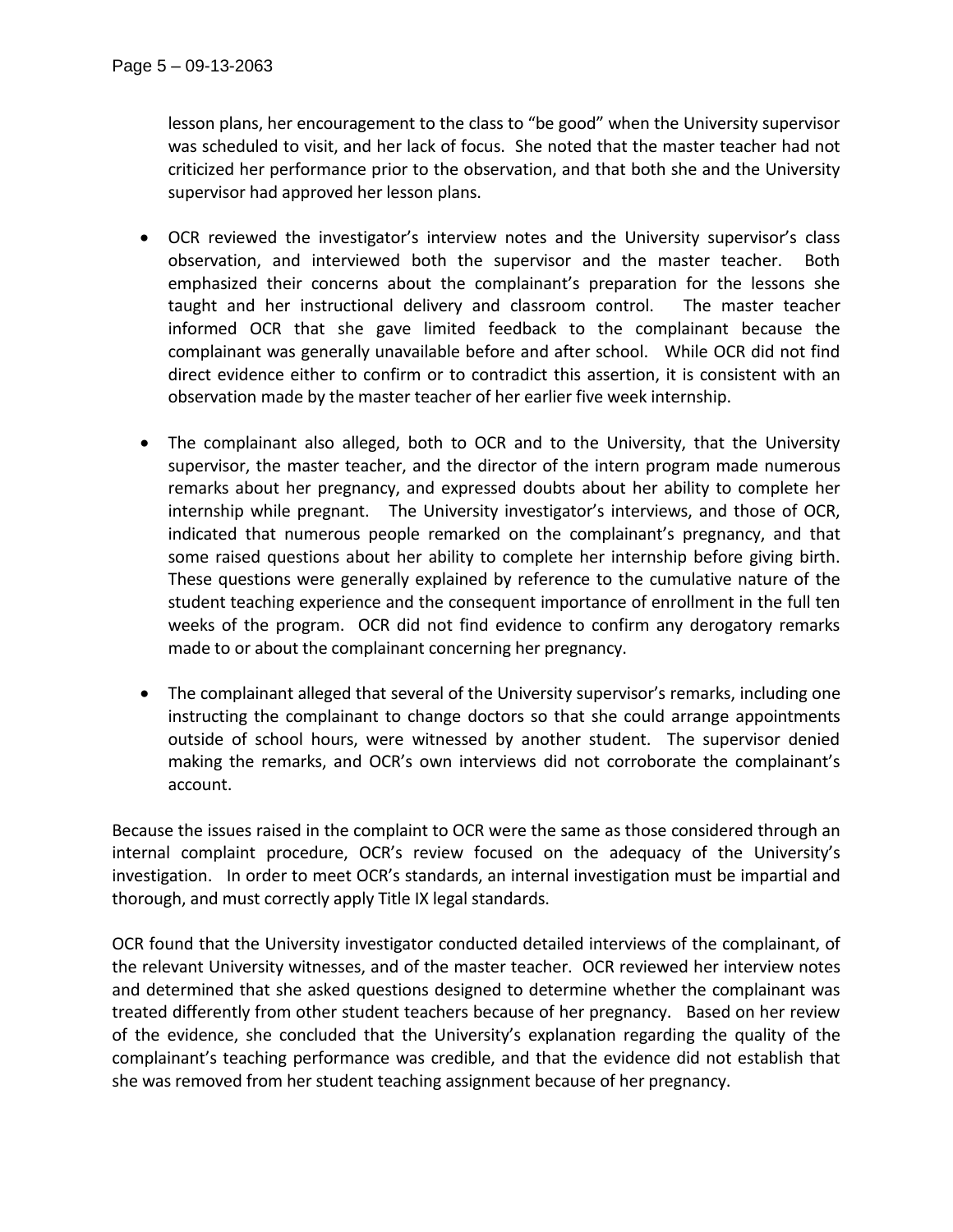$\overline{a}$ 

 The complainant raised a number of concerns about the fairness and thoroughness of the University investigation. She objected first that the investigator did not follow up on several lines of inquiry that she had mentioned during her initial interview with the complainant, including interviews with professors who had previously recommended her, inquiries as to why the complainant was not provided more chances to succeed, and an examination of the reasons for each component of the complainant's remediation plan; Second, she raised concerns about the investigator's failure to verify some of the master teacher's claims by interviewing other teachers at the school or checking teacher sign-in logs. Finally, she disputes several of the observations of the master teacher and University supervisor about alleged problems with her teaching.

 OCR concluded that the University investigation was, for the most part, sufficiently thorough to determine, by the preponderance of the evidence, whether the reason provided for the termination of the complainant's student teaching assignment was a pretext for discrimination. OCR recognizes that the purpose of this investigation was not to determine whether the complainant was, in fact, a competent teacher, but rather to assess whether the criticisms raised about her performance were in reality a pretext for discrimination. While the investigator did not interview every individual who might have had some knowledge of the complainant's performance, she did conduct enough interviews to obtain consistent information about the genuineness of the concerns of the master teacher and of the University's internship program faculty. complainant's ability to perform adequately as a student teacher while pregnant could not be substantiated.<sup>2</sup> (exclaiming on the complainant's pregnancy, asking about her due date, and other similar comments) were not sufficiently negative to establish either that the reasons provided for terminating the internship were pretextual or that the complainant was subjected to a hostile environment on the basis of pregnancy. She also determined that the reported comments indicating skepticism about the She reasonably concluded that the comments that could be confirmed

 OCR was concerned that the University investigator reached conclusions about the complainant's performance during a previous student teaching experience without interviewing the master teacher for that internship, especially since the complainant denied being told that her performance was problematic. supervisor and learned that the investigator's account of the five week internship contained some errors of fact. However, while the investigator's report overstated the complainant's earlier performance problems, OCR confirmed that both the master teacher and the University supervisor expressed concerns about that internship that were similar to those raised with respect to the student teaching assignment that was terminated. OCR concluded the investigator's errors regarding the five week internship did not undermine her finding that the preponderance of the evidence did not establish discrimination on the basis of pregnancy. OCR interviewed the master teacher and the University

 Based on the investigator's report, combined with its own investigation, OCR concluded that the complainant was treated differently from other students, in that her student teaching assignment

 $2$  OCR conducted further interviews in connection with some of these remarks and was unable to substantiate them.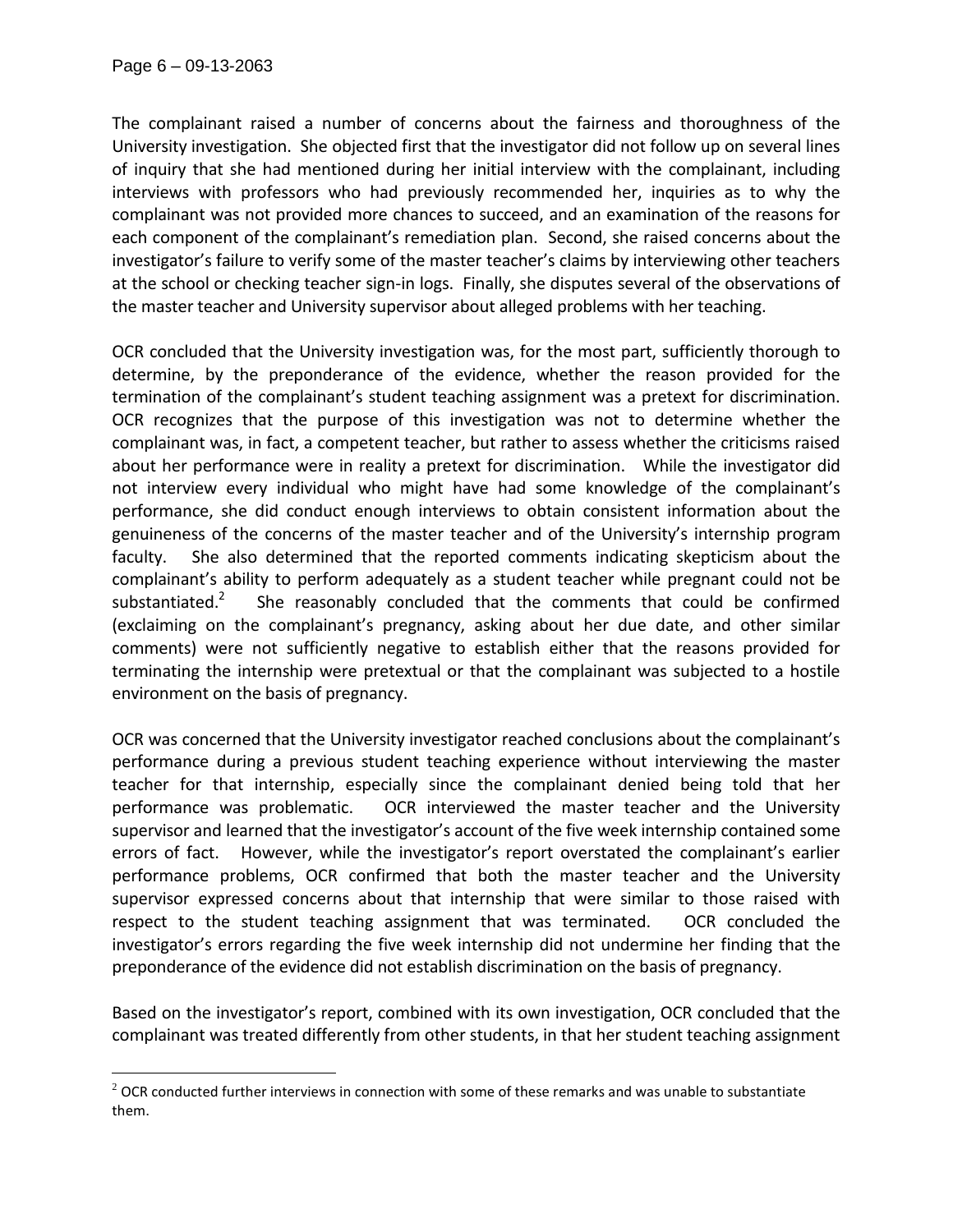$\overline{a}$ 

was terminated prior to the conclusion of ten weeks.<sup>3</sup> The University explained this different treatment by citing concerns about the complainant's performance, which led it to conclude that she needed remediation (further observation of upper grade levels and experience substituting) before she could successfully teach upper grade students. The preponderance of the evidence did not support a conclusion that this explanation was pretextual, or that the different treatment was based on the complainant's pregnancy; OCR therefore concluded that there was insufficient evidence to find that the University discriminated against the complainant on the basis of pregnancy in violation of Title IX in connection with this allegation.

 *Issue 2: Whether the complainant was an accommodation for a pregnancy-related disability during her student teaching internship* 

 The regulations implementing Section 504, at 34 C.F.R. §104.43(a), provide that no qualified individual with a disability shall, on the basis of disability, be excluded from participation in, be denied the benefits of, or be otherwise subjected to discrimination under any postsecondary education program of a recipient. In order to comply with this requirement, the regulations, at 34 C.F.R §104.44, require colleges and universities to provide students with the academic adjustments and auxiliary aids they need in order to have an equal opportunity to participate in the educational program. In addition, 34 C.F.R. §104.12 requires recipients to make reasonable accommodations to the known physical or mental limitations of an otherwise qualified disabled employee.

 The complainant alleged that, during her internship, she informed her master teacher that her doctor had advised her to elevate her legs in the classroom in order to accommodate pregnancy- related disabilities. She stated that the master teacher initially provided her with a chair to use for this purpose, but that she subsequently took the chair away.

 The University investigator considered this allegation as part of her investigation, and visited the school in order to observe the conditions of the student teaching assignment. She stated that the master teacher confirmed the complainant's request to use a chair to elevate her feet, and denied that she had ever refused that request, removed the chair, or rescinded permission to use it. The master teacher made similar statements to OCR.

 OCR concluded that the University investigator adequately investigated the complainant's allegations that she was denied an accommodation and determined that the evidence did not support the complainant claim. Because OCR concluded that the University's investigation met OCR's standards, we found no violation of Section 504 or the regulations in connection with this allegation.<sup>4</sup>

 $3$  The evidence did not support a finding that the complainant was situated similarly to students whose student teaching assignments were terminated due to "personality conflicts," since no such conflict was at issue in her case.

 $4$  Because the University found that the complainant was not denied the requested accommodation, OCR did not determine whether the complainant would be considered disabled and in need of an accommodation under Section 504.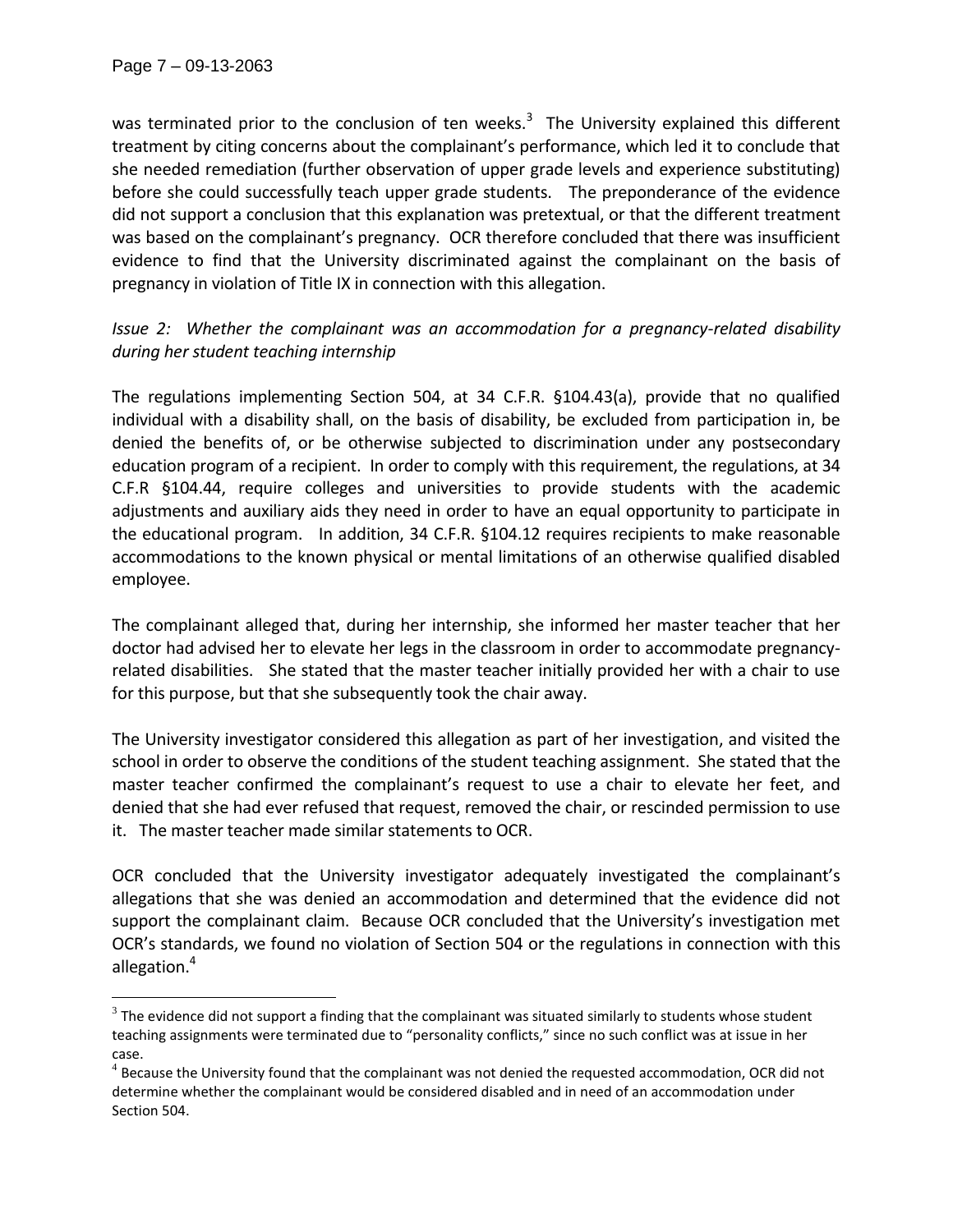*Issue 3: Whether the University failed to adopt and implement procedures for the prompt and equitable resolution of complaints of discrimination on the basis of sex* 

 The Title IX implementing regulations, at 34 C.F.R. §106.8(b), require a recipient to adopt and publish grievance procedures providing for a prompt and equitable resolution of student and employee complaints alleging sex discrimination.

 As part of its review of the adequacy of the University investigation, OCR requested information on the University's procedures for the resolution of complaints of discrimination on the basis of sex. OCR was informed that the University had adopted a *Policy on Sexual and Other Unlawful Harassment*, but that no grievance procedures existed regarding other forms of discrimination, including discrimination on the basis of pregnancy. OCR concluded that the University had not complied with the requirements of Title IX in this respect.

 On May 29, 2014, the University provided OCR with a signed Resolution Agreement in which it agreed to adopt grievance procedures that comply with Title IX requirements, and to provide notice and a summary of the procedures on its website and in student documents. OCR concluded that this Agreement, when implemented, will resolve the area of noncompliance identified during the investigation of this complaint. The University has submitted draft procedures, which OCR is currently reviewing.

 This concludes OCR's investigation of the complaint and should not be interpreted to address the University's compliance with any other regulatory provision or to address any issues other than those addressed in this letter. The complainant may have the right to file a private suit in federal court whether or not OCR finds a violation.

 This letter sets forth OCR's determination in an individual OCR case; This letter is not a formal statement of OCR policy and should not be relied upon, cited, or construed as such. OCR's formal policy statements are approved by a duly authorized OCR official and made available to the public.

 Please be advised that the University may not harass, coerce, intimidate, or discriminate against any individual because he or she has filed a complaint or participated in the complaint resolution process. If this happens, the complainant may file another complaint alleging such treatment.

 Under the Freedom of Information Act, it may be necessary to release this document and related correspondence and records upon request. In the event that OCR receives such a request, we will seek to protect, to the extent provided by law, personally identifiable information, which, if released, could reasonably be expected to constitute an unwarranted invasion of personal privacy.